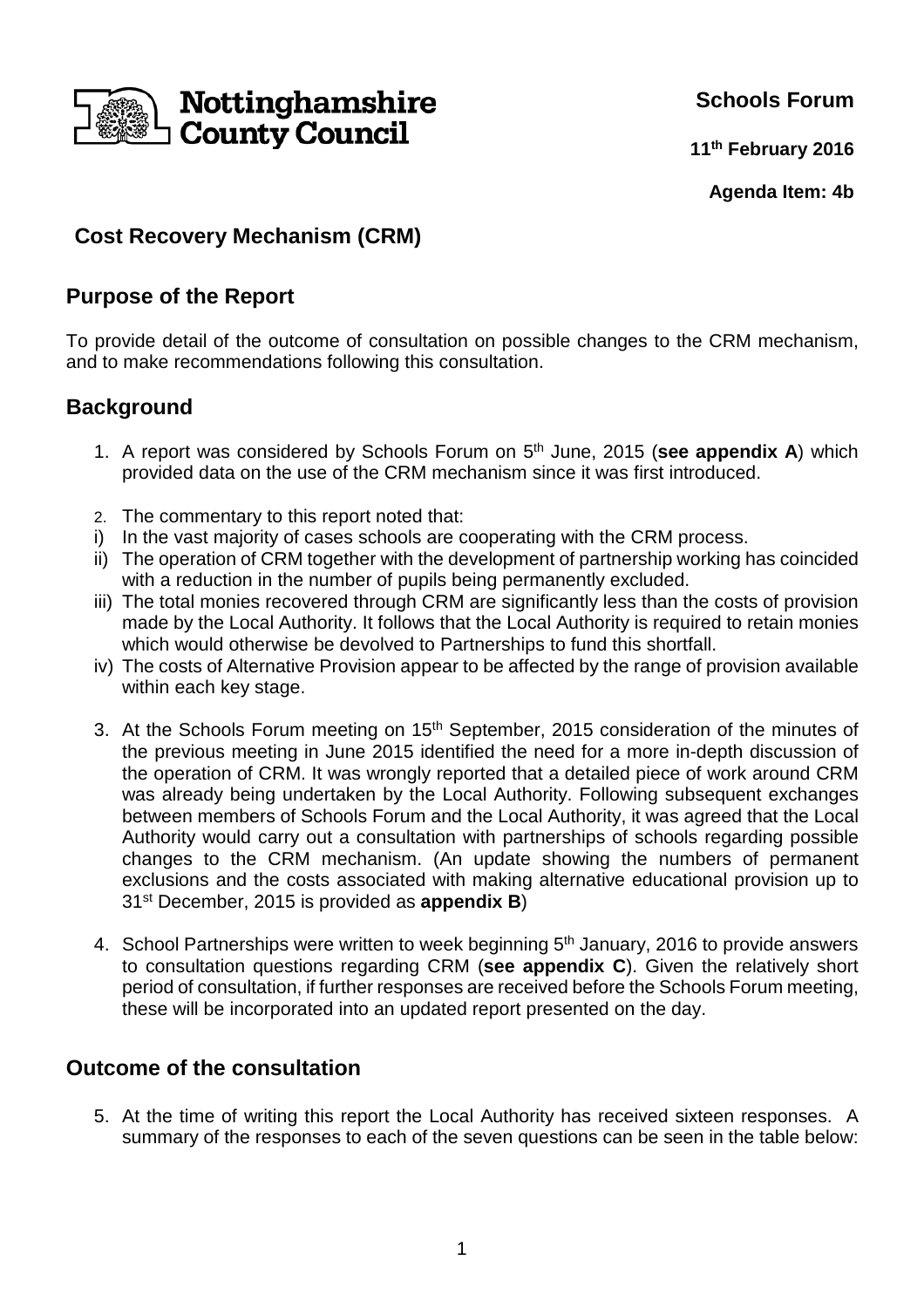| <b>Question</b>                                                                                                                                                                           | <b>Yes</b>     | <b>No</b> | <b>Unclear Y/N</b><br>response |
|-------------------------------------------------------------------------------------------------------------------------------------------------------------------------------------------|----------------|-----------|--------------------------------|
| Should CRM be used to support<br>reintegration?                                                                                                                                           | 11             | 1         | $\overline{4}$                 |
| Should the current levels of CRM be<br>maintained?<br>£10,000 Primary CRM<br>£15,000 Secondary CRM                                                                                        | 6              | 5         | 5                              |
| Should the current levels of CRM be<br>increased according to key stage?                                                                                                                  | 5              | 6         | 5                              |
| Should the different levels of CRM between<br>primary and secondary schools be brought<br>into line?                                                                                      | $\overline{2}$ | 9         | 5                              |
| Should the fixed CRM level be replaced<br>with recovering the full and actual cost to<br>the Local Authority of commissioning<br>alternative provision?                                   | $\overline{4}$ | 9         | 3                              |
| Should the fixed CRM level be<br>replaced with recovering the full and actual<br>cost to the Local Authority of<br>commissioning alternative provision plus<br>supporting re-integration? | $\overline{4}$ | 7         | 5                              |
| Should the AWPU be separated from the<br>CRM amount?                                                                                                                                      | $\overline{7}$ | 3         | 6                              |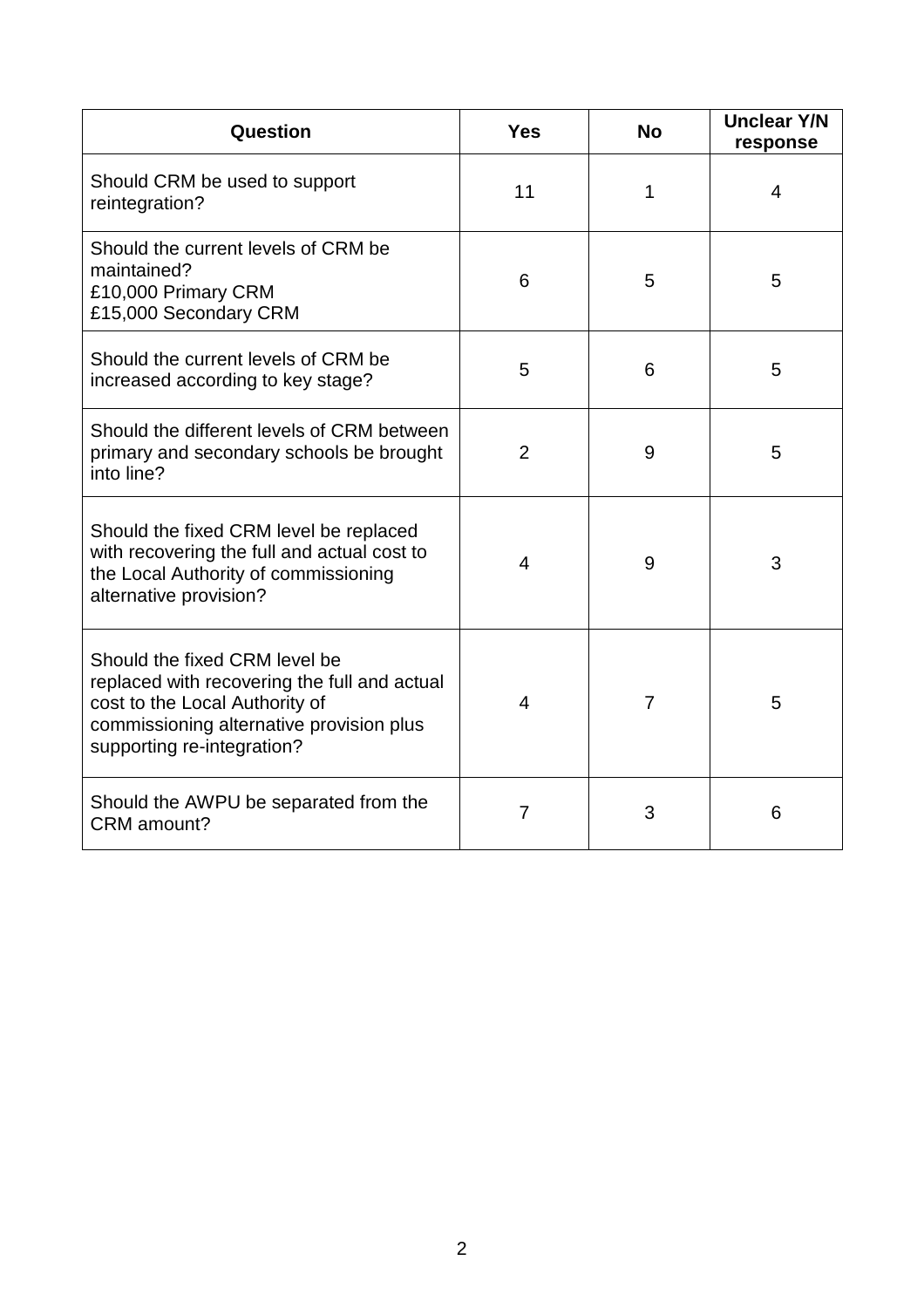# **Summary of Comments**

| Question                                         | <b>Summary of comments</b>                                                                                                                                                                                                                                                                                                                                                                                                                                                                                                                                                                                                                                                                                                                                                                                                                                                                                                                                                                                                                                                                                                                                                                                                                                                                                                                                                                                                                                                                                                                                                                                                                                                                                                                                                                                                                                                                                                                                                                                                                                                                                                                                                                                                                                                                                                                                                                                                                                                                                                                                                                                                                                                                                                                                                                                                                                                                                                                                                                                                                                                                                                                        |  |  |
|--------------------------------------------------|---------------------------------------------------------------------------------------------------------------------------------------------------------------------------------------------------------------------------------------------------------------------------------------------------------------------------------------------------------------------------------------------------------------------------------------------------------------------------------------------------------------------------------------------------------------------------------------------------------------------------------------------------------------------------------------------------------------------------------------------------------------------------------------------------------------------------------------------------------------------------------------------------------------------------------------------------------------------------------------------------------------------------------------------------------------------------------------------------------------------------------------------------------------------------------------------------------------------------------------------------------------------------------------------------------------------------------------------------------------------------------------------------------------------------------------------------------------------------------------------------------------------------------------------------------------------------------------------------------------------------------------------------------------------------------------------------------------------------------------------------------------------------------------------------------------------------------------------------------------------------------------------------------------------------------------------------------------------------------------------------------------------------------------------------------------------------------------------------------------------------------------------------------------------------------------------------------------------------------------------------------------------------------------------------------------------------------------------------------------------------------------------------------------------------------------------------------------------------------------------------------------------------------------------------------------------------------------------------------------------------------------------------------------------------------------------------------------------------------------------------------------------------------------------------------------------------------------------------------------------------------------------------------------------------------------------------------------------------------------------------------------------------------------------------------------------------------------------------------------------------------------------------|--|--|
| Should CRM be used to<br>support re-integration? | 1. Yes, it can often be essential depending upon the individual<br>circumstances. It is unlikely a smooth transition will take place for<br>these types of students & it's often complex<br>2. If the money is available and there are extra costs associated<br>with the reintegration then it should be<br>3. Yes in cases of px this money has to be used for reintegration<br>purposes<br>4. Only for one term (£5000) maximum<br>5. CRM could in some circumstances be used to support the<br>reintegration of a pupil to mainstream education. Schools within<br>the Gedling 4 schools already work closely together to support<br>managed moves and offer support to individuals without the need<br>for this recovery in most circumstances. Where a reintegration is<br>not successful the excluding school has very little influence on<br>the outcome of the move and how the money is spent<br>6. It should be used to support reintegration back into another<br>school, where is the incentive to take on a PX pupil?<br>7. I think that it should be used to support reintegration for students<br>who are ready to attend mainstream school. If a student is not<br>ready then the appropriate package of support should be put in<br>place to ensure that the student can be successful<br>8. In theory this is a good idea but unsure how this could work in<br>practice<br>9. I would prefer to see the 'excluding' school driving the<br>reintegration alongside the LA, having had the most experience<br>and understanding of the pupil. I know that I would want to<br>ensure all details are available for consideration and this can only<br>be done via open dialogue. I am more than happy to work across<br>county or from county to city<br>10. Yes – as long as the pupil involved is in receipt of HLN and the<br>school is demonstratively not engaging with the local Behaviour<br>Partnership. Any headteacher could face an unexpected<br>situation (eg a child could, out of the blue, physically attack<br>another pupil) that is so serious that the headteacher is left with<br>no choice but to permanently exclude. It seems unfair to impose<br>a charge on the school for something that could be predicted. I<br>think by linking the CRM to the school's actions before the<br>permanent exclusion could ensure the minority of schools<br>mentioned in the briefing be forced to recognise they cannot<br>simply move pupils by the use of exclusion. I believe the vast<br>majority of schools see exclusion as the last resort and would<br>only do so when they are left with no choice. In my experience<br>this happens when they do not have a sufficient level of funding<br>in order to offer the support a child needs to enable them to stay<br>in mainstream. Hence linking it to HLN. The actual process of this<br>would obviously require further exploration. It is my experience,<br>through my involvement with the Rushcliffe SBAP, that schools<br>often feel they are left with no alternative but to exclude when<br>they cannot meet the needs of pupils with significant and |  |  |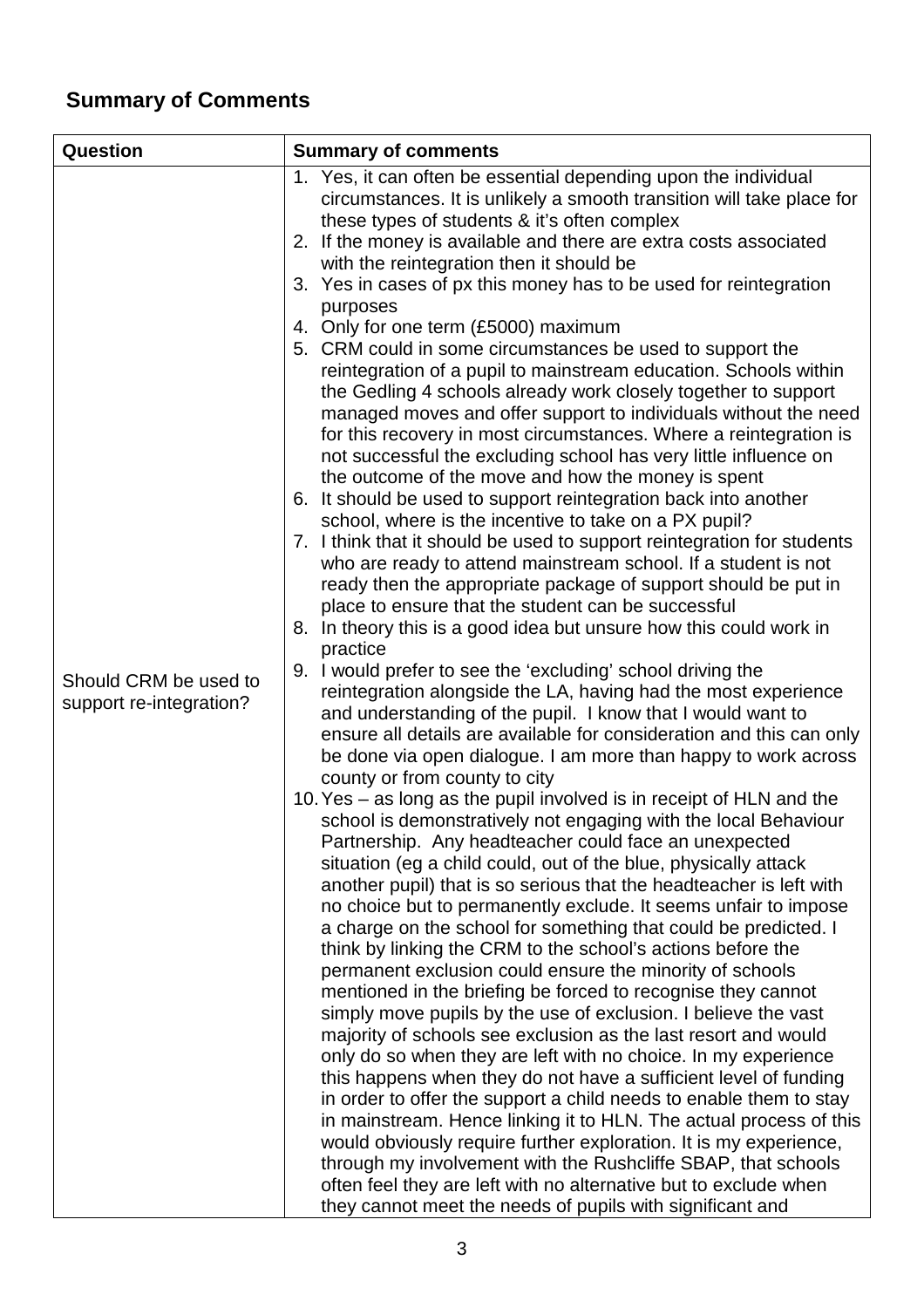|                                              |  | complex SEN and the headteachers have to make a judgment                                                                       |
|----------------------------------------------|--|--------------------------------------------------------------------------------------------------------------------------------|
|                                              |  | about ensuring the health and safety of staff and pupils against                                                               |
|                                              |  | their ability to include pupils with such needs. If they could meet                                                            |
|                                              |  | the pupils' needs they would not have to exclude.                                                                              |
|                                              |  | 1. I believe that they should be rigorously recovered and at a higher                                                          |
|                                              |  | level than currently                                                                                                           |
|                                              |  | 2. For secondary schools the MINIMUM should be £15k. In reality                                                                |
|                                              |  | providing appropriate and effective provision for some learners                                                                |
|                                              |  | costs much more than £15k therefore I would either like the                                                                    |
|                                              |  | amount increasing or a commitment to meet the actual costs of                                                                  |
|                                              |  | providing suitable provision for an px student                                                                                 |
|                                              |  | 3. Although The Redhill Trust is not fully in agreement with the                                                               |
|                                              |  | process of CRM, whilst the MoU is in place the £15,000 should                                                                  |
|                                              |  | be the maximum level charged to academies. We also believe                                                                     |
|                                              |  | that primary schools should continue to be charged less than                                                                   |
|                                              |  | secondary, due to budget restrictions.                                                                                         |
|                                              |  | 4. It should be used to support reintegration back into another<br>school, where is the incentive to take on a PX pupil?       |
|                                              |  | 5. £15,000 is largely in line with the national average for a place at a                                                       |
|                                              |  | PRU. The fact that alternative provision in the private sector is                                                              |
|                                              |  | often more expensive is a matter that has been created by the                                                                  |
|                                              |  | lack of LA provision due to closure. Any increase in CRM for                                                                   |
|                                              |  | schools begins to make forward planning challenging with                                                                       |
|                                              |  | regarding to making internal/group responses                                                                                   |
|                                              |  | 6. Potential for a sliding scale based on number of PX's per year?                                                             |
| Should the current levels                    |  | Reduce multiple exclusion whilst also protect smaller                                                                          |
| of CRM be maintained?<br>£10,000 Primary CRM |  | schools/budgets<br>7. It is hard to answer that question. I suppose it depends on the                                          |
| £15,000 Secondary CRM                        |  | purpose of the money if it is to support the students education                                                                |
|                                              |  | package in the future then it probably isn't enough but if it is for                                                           |
|                                              |  | some other purpose e.g. to deter exclusions then I am sure it                                                                  |
|                                              |  | does that for some schools                                                                                                     |
|                                              |  | 8. Perhaps it could be applied in escalation of costs as the number                                                            |
|                                              |  | of students you exclude increases e.g. 1 <sup>st</sup> pex £15,000 2 <sup>nd</sup>                                             |
|                                              |  | £18,000 3rd £20,000                                                                                                            |
|                                              |  | 9. Difficult one! The emphasis should surely be on reducing the                                                                |
|                                              |  | time out of education rather than amount spent. For some pupils,                                                               |
|                                              |  | this may be minimal depending on the reason for the permanent<br>exclusion. If the student has been presenting as particularly |
|                                              |  | challenging for some time, partnerships will be aware of this and                                                              |
|                                              |  | will have already discussed options and tried interventions. The                                                               |
|                                              |  | likelihood is, that for those who are the most challenging, this                                                               |
|                                              |  | funding will not touch the sides, but equally, for those who simply                                                            |
|                                              |  | need a fresh start due to a poor choice (ie a 1 off incident which                                                             |
|                                              |  | is not typical of the student but equally cannot be dealt with in                                                              |
|                                              |  | any other way) then the CRM appears to be inflated.                                                                            |
|                                              |  | 10. Should be maintained for primary. If £15,000 doesn't cover costs,                                                          |
|                                              |  | including support of reintegration, then increase. Some schools                                                                |
|                                              |  | who would have pexed have sought full time off site provision for                                                              |
|                                              |  | their students or a managed move within the partnership.                                                                       |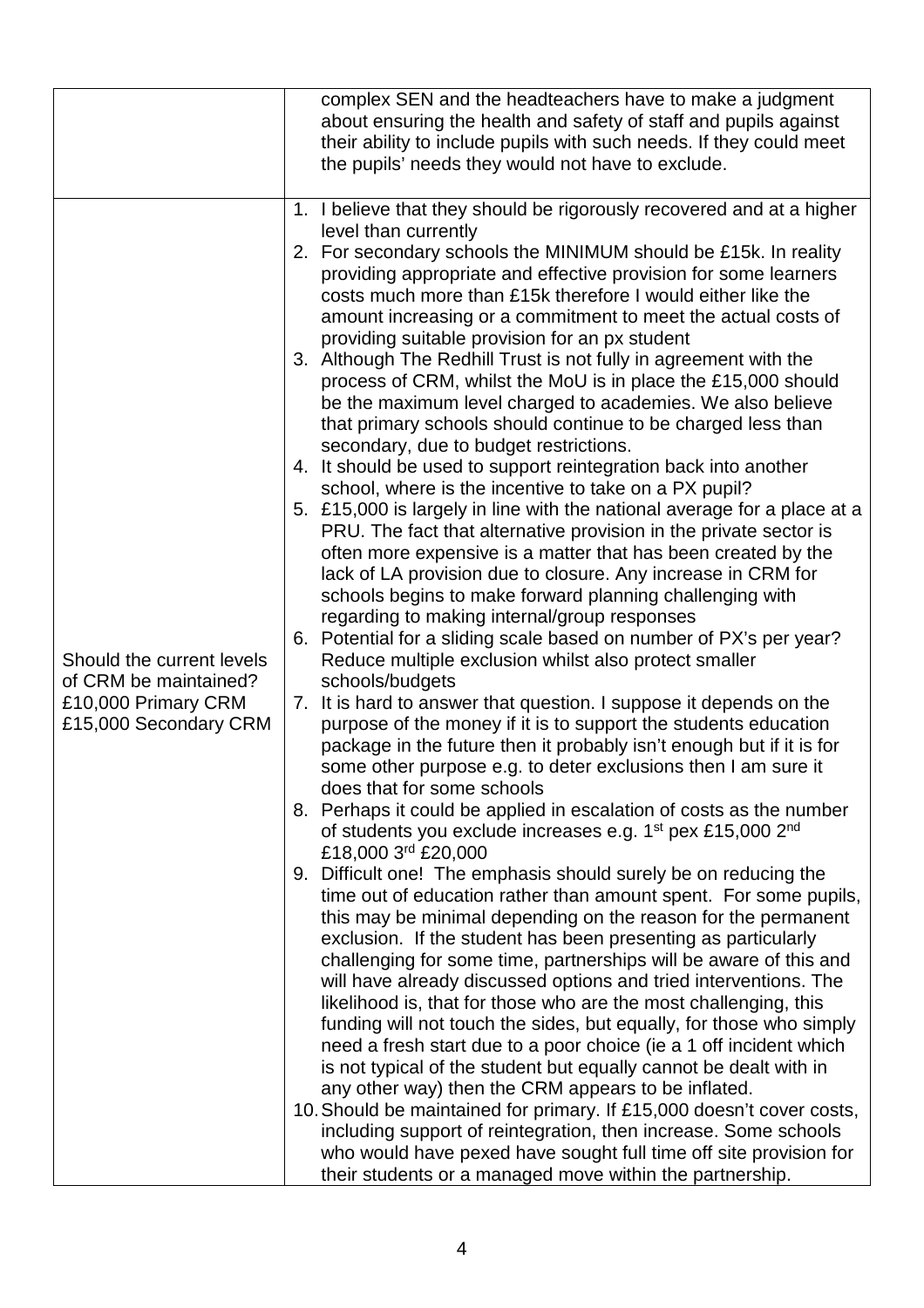| Should the current levels<br>of CRM be increased<br>according to key stage?                                | 1. Increased so that they are in line with each other<br>2. For secondary schools the MINIMUM should be £15k. In reality<br>providing appropriate and effective provision for some learners<br>costs much more than £15k therefore I would either like the<br>amount increasing or a commitment to meet the actual costs of<br>providing suitable provision for an px student<br>3. the current levels should remain the same with an increase from<br>£10,000 to £15,000 seeming reasonable between KS2 and 3,<br>however there should not be a further increase between KS3 and<br>4 |
|------------------------------------------------------------------------------------------------------------|----------------------------------------------------------------------------------------------------------------------------------------------------------------------------------------------------------------------------------------------------------------------------------------------------------------------------------------------------------------------------------------------------------------------------------------------------------------------------------------------------------------------------------------------------------------------------------------|
|                                                                                                            | 4. Potential for a sliding scale based on number of PX's per year?<br>Reduce multiple exclusion whilst also protect smaller<br>schools/budgets                                                                                                                                                                                                                                                                                                                                                                                                                                         |
|                                                                                                            | 5. It is clear that good quality KS3 provision is severely lacking and<br>what is on offer is extremely costly and not always conducive to<br>reintegrating pupils back into school. There appears to be more<br>varied, cost effective provision at KS4 than KS3                                                                                                                                                                                                                                                                                                                      |
|                                                                                                            | 6. It is hard to answer that question. I suppose it depends on the<br>purpose of the money if it is to support the students education<br>package in the future then it probably isn't enough but if it is for<br>some other purpose e.g. to deter exclusions then I am sure it                                                                                                                                                                                                                                                                                                         |
|                                                                                                            | does that for some schools<br>7. The cost of KS2 and KS3 provision is often more expensive and<br>harder to find but perhaps the size of the school could be taken<br>into account                                                                                                                                                                                                                                                                                                                                                                                                     |
|                                                                                                            | 8. Given the changes that progress 8 is bringing in, I think that the<br>pressure on secondary schools to perform may well end up out<br>weighing the current levels of CRM. Intensive work at ks1/2 is<br>believed to much more beneficial than at any other time so this                                                                                                                                                                                                                                                                                                             |
|                                                                                                            | would suggest a greater investment at this stage<br>9. Yes as higher costs to source GCSE provision. (KS4)                                                                                                                                                                                                                                                                                                                                                                                                                                                                             |
| Should the different<br>levels of CRM between<br>primary and secondary<br>schools be brought into<br>line? | 1. Increased so that they are in line with each other<br>2. Can't really comment on primary but if it was increased this might<br>reduce the numbers of px                                                                                                                                                                                                                                                                                                                                                                                                                             |
|                                                                                                            | 3. No, we believe that primary schools do not have the same<br>capacity as secondary and therefore the current CRM charges<br>should remain the same                                                                                                                                                                                                                                                                                                                                                                                                                                   |
|                                                                                                            | 4. Yes – particularly between KS2 and 3<br>5. I don't think that would work for primary schools as it would end<br>up with them not being able to permanently exclude students                                                                                                                                                                                                                                                                                                                                                                                                         |
|                                                                                                            | when that might be necessary in some extreme circumstances<br>6. The cost of KS2 and KS3 provision is often more expensive and<br>harder to find but perhaps the size of the school could be taken                                                                                                                                                                                                                                                                                                                                                                                     |
|                                                                                                            | into account<br>7. I think that the levels should be directed towards to the individual<br>student (see previous response) in the same way that high needs<br>funding is accessed for SEN students etc                                                                                                                                                                                                                                                                                                                                                                                 |
|                                                                                                            | 8. This would be unfair given the size of primary budgets and these<br>schools have usually done everything to prevent it.                                                                                                                                                                                                                                                                                                                                                                                                                                                             |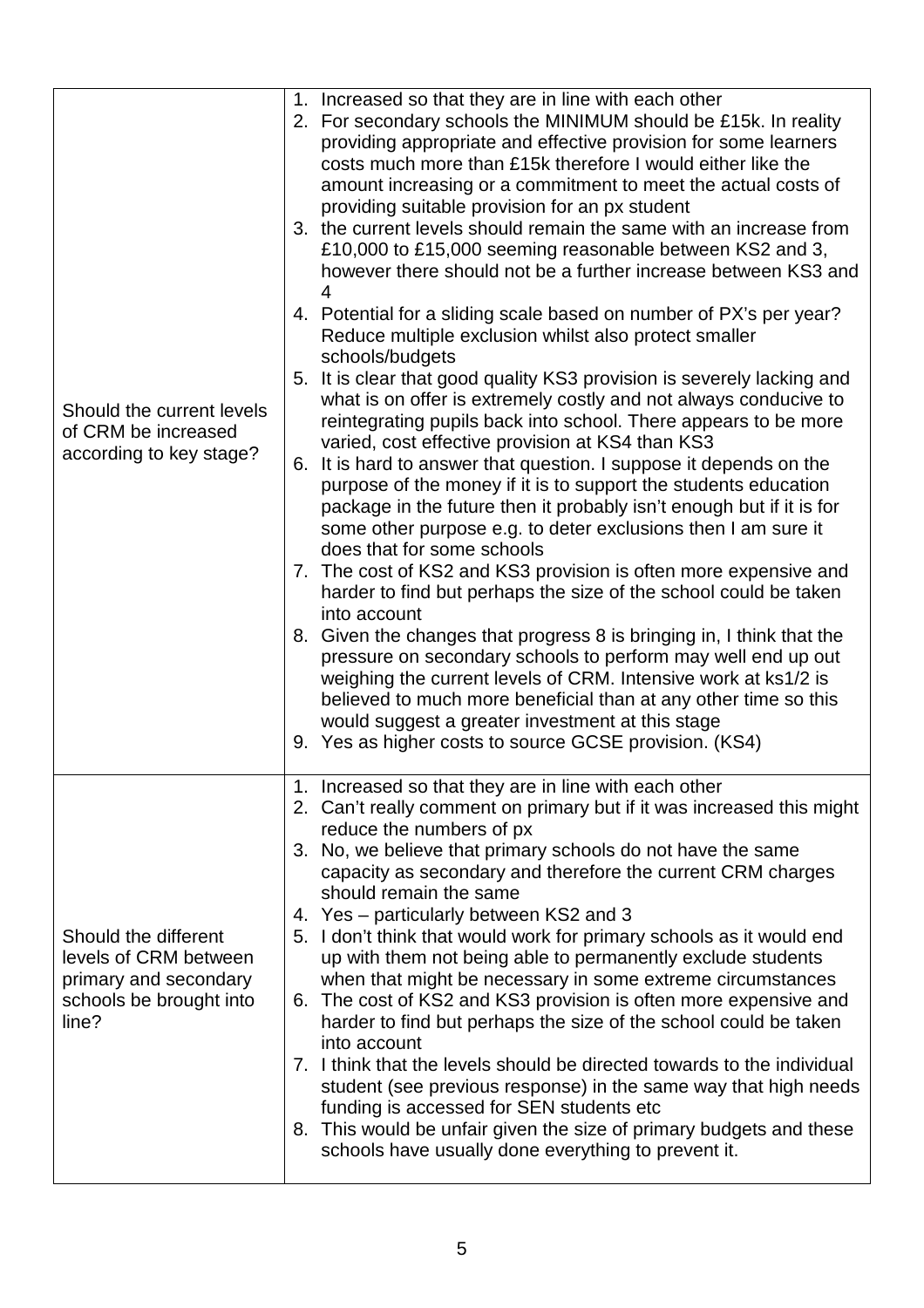|                                  |    | 1. No - this may well impact negatively on the full body of learners                                                                   |
|----------------------------------|----|----------------------------------------------------------------------------------------------------------------------------------------|
|                                  |    | within the academy                                                                                                                     |
|                                  |    | 2. No – this would leave schools responsible for a cost over which<br>they have no control                                             |
|                                  |    | 3. No, the £15,000 currently in place should be the maximum level.                                                                     |
|                                  |    | Instead of increasing the cost of CRM the Local Authority should                                                                       |
|                                  |    | look to broker a better deal with alternative education provision or                                                                   |
|                                  |    | reintegration packages                                                                                                                 |
|                                  |    | 4. I would suggest that a second PX school should not be placed                                                                        |
|                                  |    | under the same CRM. It creates a reluctance to take on a PX                                                                            |
|                                  |    | pupil through fear of being left with CRM for a child who already                                                                      |
|                                  |    | displayed behaviour not conducive to school<br>5. No – as school would have no way of budgeting for proactive                          |
|                                  |    | uses of the funding allocated as there would be no control over                                                                        |
|                                  |    | the provision of a pupil who may require significant input due to                                                                      |
|                                  |    | any form of additional need                                                                                                            |
|                                  |    | 6. Again it depends on the purpose of the CRM. Schools should not                                                                      |
|                                  |    | be permanently excluding students just to avoid having to pay for                                                                      |
| Should the fixed CRM             |    | expensive alternative provision, equally there should be funding                                                                       |
| level be replaced with           |    | or support available more readily for students for whom                                                                                |
| recovering the full and          |    | mainstream education is not appropriate. I do not think an<br>individual school should be expected to pay for an expensive             |
| actual cost to the Local         |    | provision without them having access to financial support solely                                                                       |
| Authority of                     |    | on the basis of a child living in their catchment                                                                                      |
| commissioning                    | 7. | This is very difficult depending on the partnership. SHNK is a low                                                                     |
| alternative provision?           |    | excluding partnership and only p ex's students as a last resort.                                                                       |
|                                  |    | We are therefore penalised as a partnership as the money for                                                                           |
|                                  |    | funding the p ex students is taken off the money given to                                                                              |
|                                  |    | partnerships before it is allocated. Perhaps money should be<br>taken from high excluding partnerships and the rest of us given        |
|                                  |    | more money to fund our students provision which often means                                                                            |
|                                  |    | we do not have to p ex                                                                                                                 |
|                                  |    | 8. No - inherited problems over prolonged periods/across                                                                               |
|                                  |    | counties/key stages/schools do not allow for such a narrow                                                                             |
|                                  |    | outlook. This will essentially lead to schools doing their upmost to                                                                   |
|                                  |    | not have any 'difficult' students in for fear of the bill that they may                                                                |
|                                  |    | incur. Where would the students go then? How would the CME<br>teams track/support them?                                                |
|                                  |    | 9. Yes if it's above current levels                                                                                                    |
|                                  |    | 10. No LA have statutory duty and take funds related to this already                                                                   |
|                                  |    | 11. This could be akin to writing a blank cheque. In order to provide                                                                  |
|                                  |    | what some pupils need a huge amount of money may need to be                                                                            |
|                                  |    | spent and this cost should not fall on the school.                                                                                     |
|                                  |    |                                                                                                                                        |
| Should the fixed CRM<br>level be |    | 1. No - this may well impact negatively on the full body of learners                                                                   |
| replaced with recovering         |    | within the academy                                                                                                                     |
| the full                         |    | 2. No - this would leave schools responsible for a cost over which                                                                     |
| and actual cost to the           |    | they have no control                                                                                                                   |
| Local Authority of               |    | 3. No, the £15,000 currently in place should be the maximum level.<br>Instead of increasing the cost of CRM the Local Authority should |
| commissioning                    |    | look to broker a better deal with alternative education provision or                                                                   |
| alternative provision plus       |    | reintegration packages                                                                                                                 |
| supporting re-integration?       |    |                                                                                                                                        |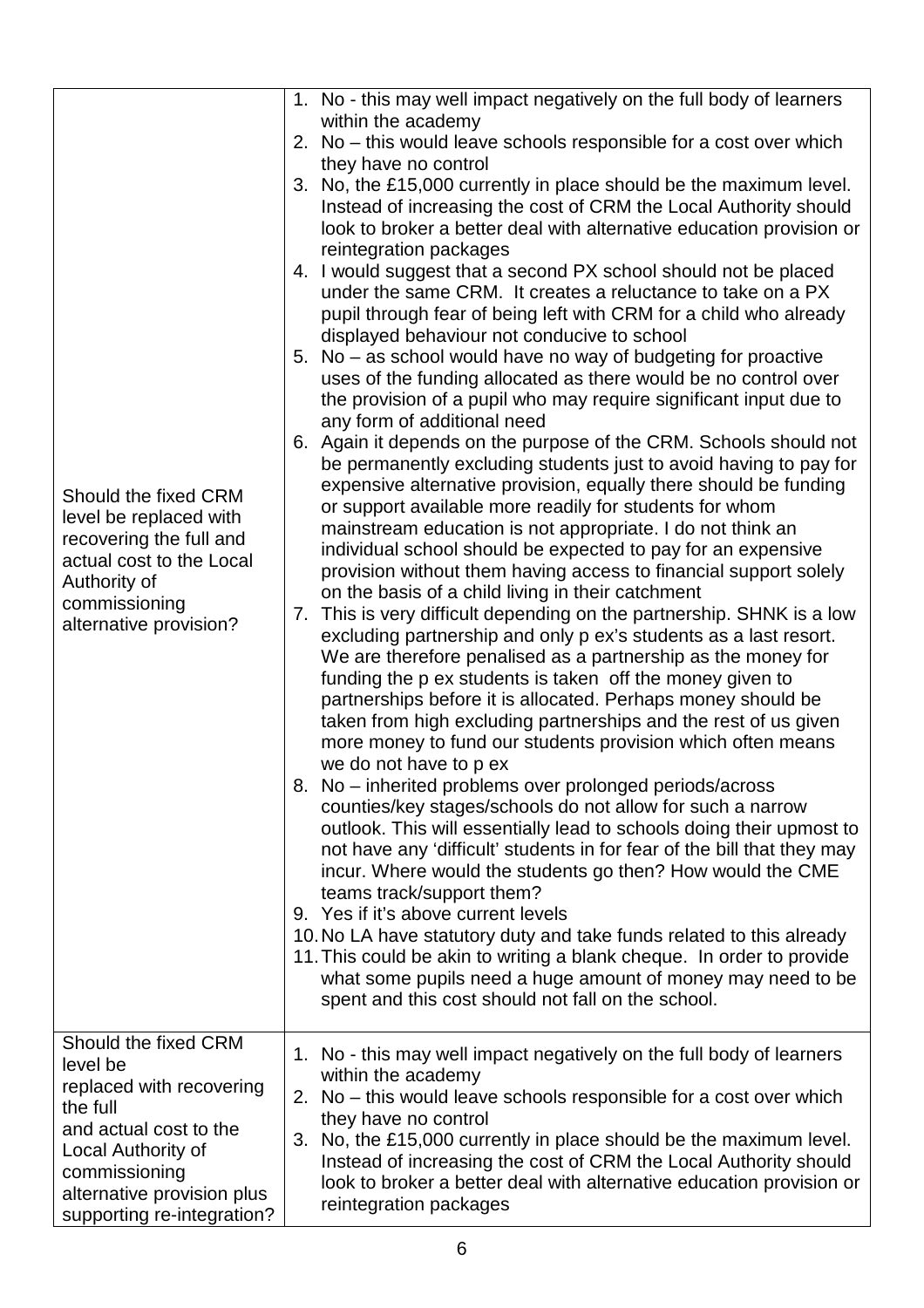|                                                         | 4. No – as school would have no way of budgeting for proactive<br>uses of the funding allocated as there would be no control over<br>the provision of a pupil who may require significant input due to<br>any form of additional need<br>5. I would suggest that a second PX school should not be placed<br>under the same CRM. It creates a reluctance to take on a PX<br>pupil through fear of being left with CRM for a child who already<br>displayed behaviour not conducive to school<br>6. I think there definitely needs to be some way of funding a re-<br>integration programme for permanently excluded students to go<br>back in to school. I don't know how much money should be set<br>aside for this or the way in which it is funded but it would make<br>re-integration more likely to be successful if students had<br>additional support where needed<br>7. This is very difficult depending on the partnership. SHNK is a low<br>excluding partnership and only p ex's students as a last resort.<br>We are therefore penalised as a partnership as the money for<br>funding the p ex students is taken off the money given to<br>partnerships before it is allocated. Perhaps money should be<br>taken from high excluding partnerships and the rest of us given<br>more money to fund our students provision which often means<br>we do not have to p/ex but supporting the reintegration is great in<br>theory<br>8. I think that most schools will want to do their utmost to get their<br>pupils into the right environment and as such would want to be<br>part of the reintegration/transfer package. Should it not be the<br>case that all schools are obliged to communicate fully and openly<br>as in the behaviour partnerships which function successfully -<br>nothing will move forward for the pupil otherwise and they will<br>simply be moved continuously. Schemes such as Positive<br>Futures are massively influential in this type of situation due to<br>the links that they have within the community as well as with<br>schools. It will be a huge blow when their funding stops at the<br>end of this year<br>9. Supporting reintegration is critical if it is to work --- yes Proactivity<br>is essential<br>10. Only through a general amount taken from the AWPU across all<br>schools to cover anticipated costs, with adjustments being made<br>the following year if this amount is not used for its purpose<br>11. No LA have statutory duty and take funds related to this already<br>12. This could be akin to writing a blank cheque. In order to provide<br>what some pupils need a huge amount of money may need to be<br>spent and this cost should not fall on the school. |
|---------------------------------------------------------|---------------------------------------------------------------------------------------------------------------------------------------------------------------------------------------------------------------------------------------------------------------------------------------------------------------------------------------------------------------------------------------------------------------------------------------------------------------------------------------------------------------------------------------------------------------------------------------------------------------------------------------------------------------------------------------------------------------------------------------------------------------------------------------------------------------------------------------------------------------------------------------------------------------------------------------------------------------------------------------------------------------------------------------------------------------------------------------------------------------------------------------------------------------------------------------------------------------------------------------------------------------------------------------------------------------------------------------------------------------------------------------------------------------------------------------------------------------------------------------------------------------------------------------------------------------------------------------------------------------------------------------------------------------------------------------------------------------------------------------------------------------------------------------------------------------------------------------------------------------------------------------------------------------------------------------------------------------------------------------------------------------------------------------------------------------------------------------------------------------------------------------------------------------------------------------------------------------------------------------------------------------------------------------------------------------------------------------------------------------------------------------------------------------------------------------------------------------------------------------------------------------------------------------------------------------------------------------------------------------------------------------------------------------------------------------------------------------------------------------|
|                                                         | 1. The AWPU should also go to the receiving school & I believe that                                                                                                                                                                                                                                                                                                                                                                                                                                                                                                                                                                                                                                                                                                                                                                                                                                                                                                                                                                                                                                                                                                                                                                                                                                                                                                                                                                                                                                                                                                                                                                                                                                                                                                                                                                                                                                                                                                                                                                                                                                                                                                                                                                                                                                                                                                                                                                                                                                                                                                                                                                                                                                                                   |
| Should the AWPU be<br>separated from the CRM<br>amount? | re-integration monies should be allocated as well<br>2. No the £15,000 should be the maximum amount charged and the<br>CRM funds should be used appropriately in order to bring about a<br>successful reintegration or alternative provision, as appropriate to<br>the individual student<br>In theory this is a good idea but unsure how this could work in<br>3.<br>practice                                                                                                                                                                                                                                                                                                                                                                                                                                                                                                                                                                                                                                                                                                                                                                                                                                                                                                                                                                                                                                                                                                                                                                                                                                                                                                                                                                                                                                                                                                                                                                                                                                                                                                                                                                                                                                                                                                                                                                                                                                                                                                                                                                                                                                                                                                                                                        |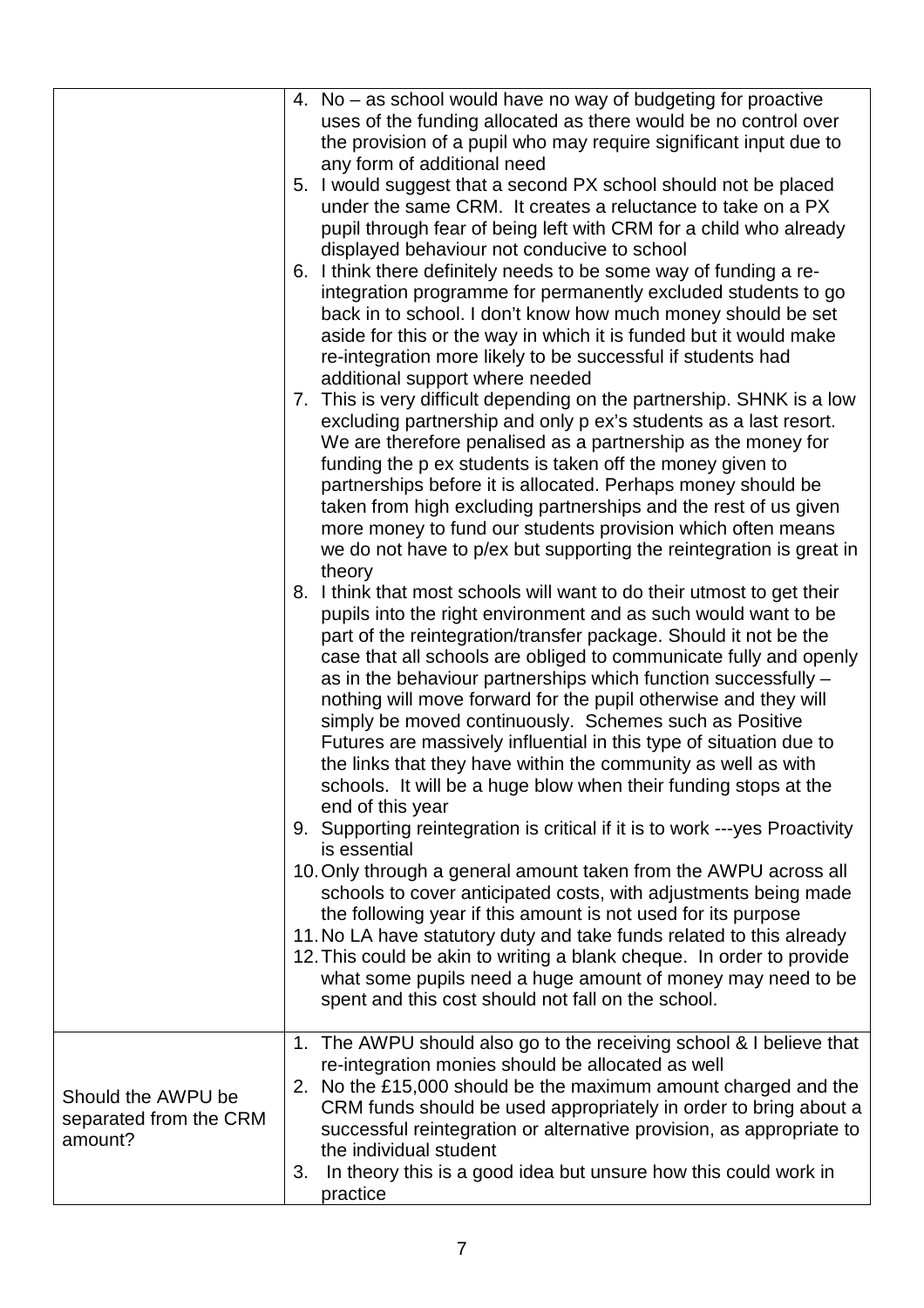|                            | 4. CRM should not be taken and the any costs incurred, if this is<br>reasonable, taken from a generally created AWPU pot as<br>expressed above                                                                                                                                                                                                                                                                                                                                                                                                                                                                                                                                                                                                                                                                                                                                                   |
|----------------------------|--------------------------------------------------------------------------------------------------------------------------------------------------------------------------------------------------------------------------------------------------------------------------------------------------------------------------------------------------------------------------------------------------------------------------------------------------------------------------------------------------------------------------------------------------------------------------------------------------------------------------------------------------------------------------------------------------------------------------------------------------------------------------------------------------------------------------------------------------------------------------------------------------|
|                            |                                                                                                                                                                                                                                                                                                                                                                                                                                                                                                                                                                                                                                                                                                                                                                                                                                                                                                  |
|                            | 1. There should be a fair and distributed way of ensuring schools<br>who regularly permanently exclude take in a proportion of<br>excluded and should not be able to just use the up to PAN line.<br>Otherwise where is the incentive to work with your difficult pupils?<br>E.g. If a school's PX's that place should be held open in addition<br>to PAN so that school can take a PX from another school and not<br>just refuse as they are at PAN<br>2. A significant concern remains the difficulty of accessing special                                                                                                                                                                                                                                                                                                                                                                     |
|                            | educational provision for pupils, some of which already have<br>EHCPs. Their suitability for mainstream education has already in<br>some cases been considered and deemed inappropriate which<br>leaves schools in a challenging position. Should this result in<br>exclusion, that child could eventually cost the school huge sums<br>despite the inappropriate placement within mainstream. They<br>would be highly unlikely to re-enter a mainstream school and<br>could therefore present a serious financial challenge for the<br>school                                                                                                                                                                                                                                                                                                                                                   |
|                            | 3. There should be a fair and distributed way of ensuring schools<br>who regularly permanently exclude take in a proportion of<br>excluded and should not be able to just use the up to PAN line.<br>Otherwise where is the incentive to work with your difficult pupils?<br>E.g. If a school's PX's that place should be held open in addition<br>to PAN so that school can take a PX from another school and not<br>just refuse as they are at PAN                                                                                                                                                                                                                                                                                                                                                                                                                                             |
| <b>Additional comments</b> | 4. Overall it is a good idea to have higher recovery costs as the<br>partnerships exclude very few students but we would support not<br>full recovery costs but a capped cost (no student to cost more<br>than £20,000 per year)                                                                                                                                                                                                                                                                                                                                                                                                                                                                                                                                                                                                                                                                 |
|                            | 5. My previous (and limited) experience of SBAPs was out of county<br>(Leics) and very positive. I'd be happy to discuss further                                                                                                                                                                                                                                                                                                                                                                                                                                                                                                                                                                                                                                                                                                                                                                 |
|                            | 6. It is becoming increasingly difficult and unfair when schools within<br>the same area as other partnerships have a different approach to<br>exclusion. We are desperately in need of a philosophical debate<br>about what education means because we are working to different<br>agendas and achievement for all/progress for all is very much at<br>risk                                                                                                                                                                                                                                                                                                                                                                                                                                                                                                                                     |
|                            | 7. It is not reasonable to largely neglect to provide appropriately and<br>professionally (taking into account the best modern practice) for<br>our most challenging children as an LA, on the basis of cost and<br>prioritising other areas of budget and then expect schools (in my<br>experience under the most severe of circumstances) to pay for<br>what is set by government as an LA responsibility. I, as<br>someone, who has grown up and become what he has become,<br>as part of Nottinghamshire, bemoans the shocking recent<br>ideological crippling of the LA, but the answer is not and should<br>not be to try to push the financial responsibility onto schools (after<br>all my schools as the poorly funded part of a poorly funded LA as<br>well). We are willing to make our reasonable contribution to the<br>whole pot from our AWPU even though we would rarely need to |